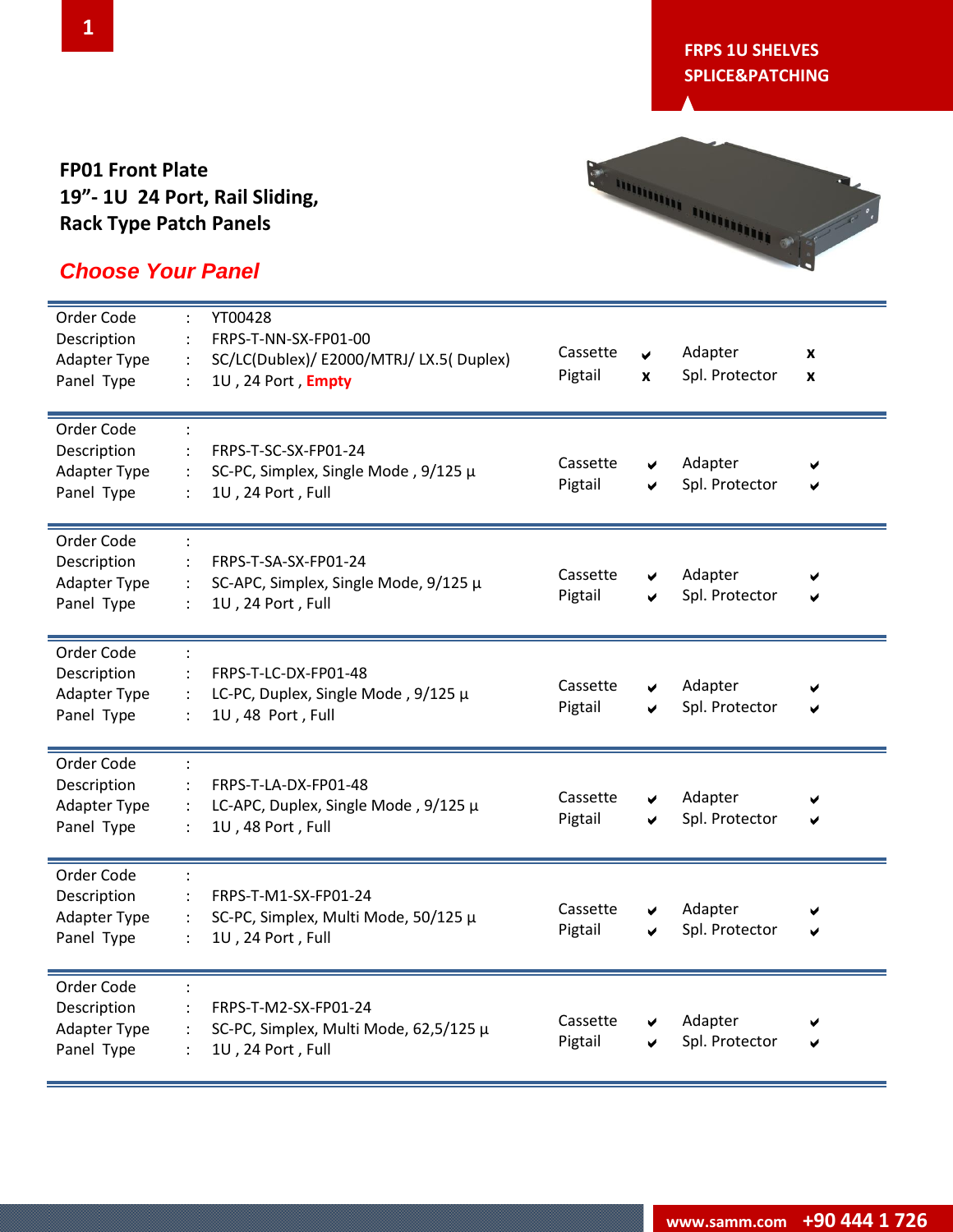#### **FP02 Front Plate 19"- 1U 24 Port, Rail Sliding, Rack Type Patch Panels**



| Order Code<br>Description<br><b>Adapter Type</b><br>Panel Type | YT00429<br>FRPS-T-NN-SX-FP02-00<br>SC/LC(Dublex)/E2000/MTRJ/LX.5(Duplex)<br>$\ddot{\phantom{a}}$<br>1U, 24 Port, Empty<br>÷ | Cassette<br>Pigtail | V<br>X | Adapter<br>Spl. Protector | X<br>X |
|----------------------------------------------------------------|-----------------------------------------------------------------------------------------------------------------------------|---------------------|--------|---------------------------|--------|
| Order Code<br>Description<br><b>Adapter Type</b><br>Panel Type | FRPS-T-SC-SX-FP02-24<br>SC-PC, Simplex, Single Mode, 9/125 µ<br>1U, 24 Port, Full                                           | Cassette<br>Pigtail | ✔<br>✔ | Adapter<br>Spl. Protector | ✔      |
| Order Code<br>Description<br><b>Adapter Type</b><br>Panel Type | FRPS-T-SA-SX-FP02-24<br>SC-APC, Simplex, Single Mode, 9/125 µ<br>1U, 24 Port, Full<br>$\ddot{\cdot}$                        | Cassette<br>Pigtail | ✔<br>V | Adapter<br>Spl. Protector | ✔      |
| Order Code<br>Description<br><b>Adapter Type</b><br>Panel Type | FRPS-T-LC-DX-FP02-48<br>LC-PC, Duplex, Single Mode, 9/125 µ<br>1U, 48 Port, Full<br>$\ddot{\cdot}$                          | Cassette<br>Pigtail | ✔<br>V | Adapter<br>Spl. Protector | ✔      |
| Order Code<br>Description<br><b>Adapter Type</b><br>Panel Type | FRPS-T-LA-DX-FP02-48<br>LC-APC, Duplex, Single Mode, $9/125 \mu$<br>1U, 48 Port, Full                                       | Cassette<br>Pigtail | ✔      | Adapter<br>Spl. Protector | ✔      |
| Order Code<br>Description<br>Adapter Type<br>Panel Type        | FRPS-T-M1-SX-FP02-24<br>SC-PC, Simplex, Multi Mode, 50/125 μ<br>$\ddot{\cdot}$<br>1U, 24 Port, Full                         | Cassette<br>Pigtail | V<br>✔ | Adapter<br>Spl. Protector | ✔      |
| Order Code<br>Description<br><b>Adapter Type</b><br>Panel Type | FRPS-T-M2-SX-FP02-24<br>SC-PC, Simplex, Multi Mode, 62,5/125 µ<br>1U, 24 Port, Full<br>$\ddot{\phantom{a}}$                 | Cassette<br>Pigtail | ✔      | Adapter<br>Spl. Protector |        |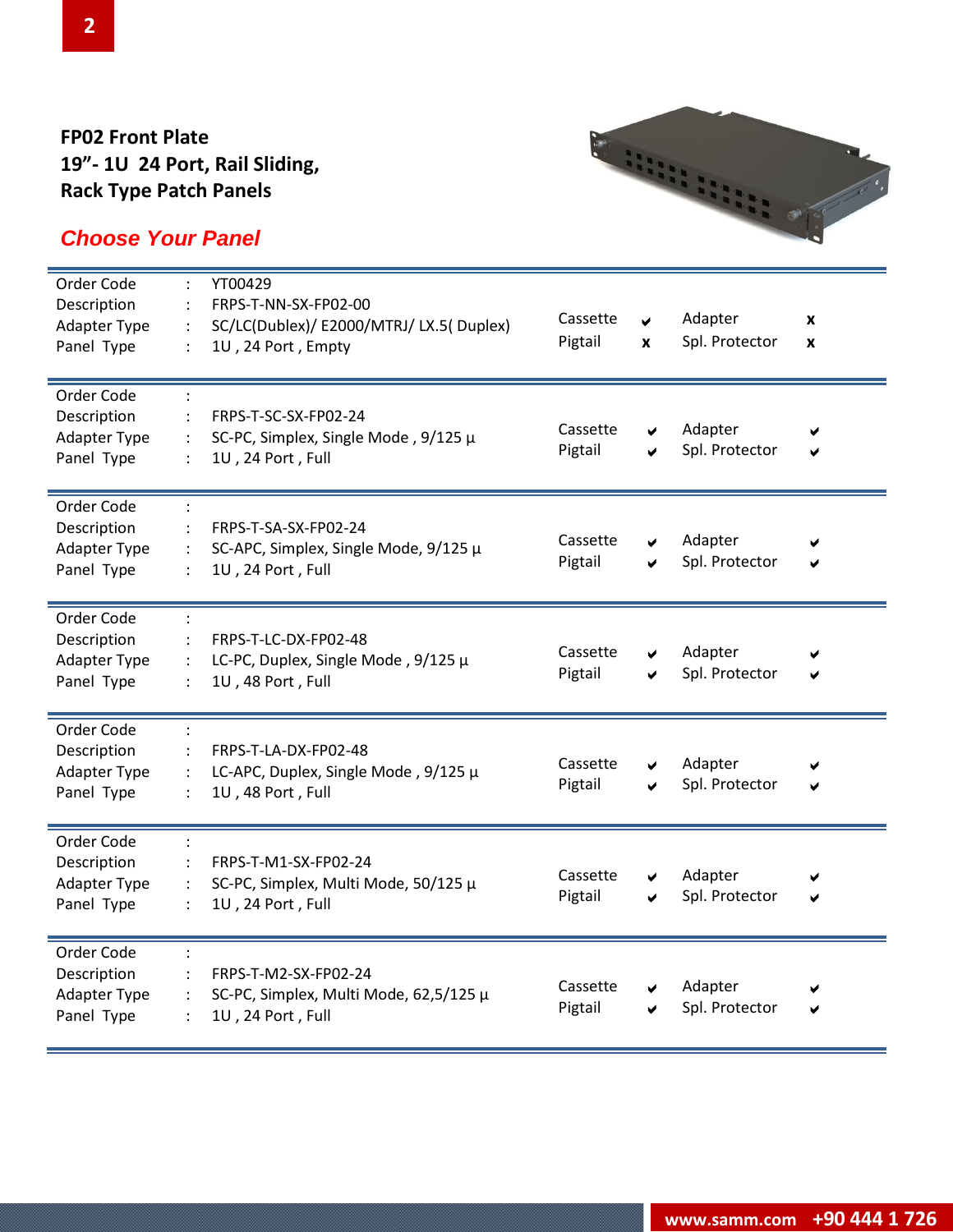#### **FP03 Front Plate, Angled 19"- 1U 12 Port, Rail Sliding, Rack Type Patch Panels**

# **NEW NEW**

| Order Code<br>Description<br>Adapter Type<br>Panel Type        | YT00430<br>FRPS-T-NN-SX-FP03-00<br>SC/LC(Dublex)/ E2000/MTRJ/ LX.5( Duplex)<br>$\ddot{\cdot}$<br>1U, 12 Port, Empty<br>$\ddot{\cdot}$ | Cassette<br>Pigtail | V<br>X | Adapter<br>Spl. Protector | X<br>X |
|----------------------------------------------------------------|---------------------------------------------------------------------------------------------------------------------------------------|---------------------|--------|---------------------------|--------|
| Order Code<br>Description<br><b>Adapter Type</b><br>Panel Type | FRPS-T-SC-SX-FP03-12<br>SC-PC, Simplex, Single Mode, 9/125 µ<br>1U, 12 Port, Full, Angled                                             | Cassette<br>Pigtail | ✔<br>✔ | Adapter<br>Spl. Protector | V<br>✔ |
| Order Code<br>Description<br>Adapter Type<br>Panel Type        | FRPS-T-SA-SX-FP03-12<br>SC-APC, Simplex, Single Mode, 9/125 µ<br>1U, 12 Port, Full, Angled                                            | Cassette<br>Pigtail | ✔<br>✔ | Adapter<br>Spl. Protector | ✔      |
| Order Code<br>Description<br>Adapter Type<br>Panel Type        | FRPS-T-LC-DX-FP03-24<br>LC-PC, Duplex, Single Mode, 9/125 µ<br>1U, 24 Port, Full, Angled                                              | Cassette<br>Pigtail | ✔<br>✔ | Adapter<br>Spl. Protector |        |
| Order Code<br>Description<br>Adapter Type<br>Panel Type        | FRPS-T-LA-DX-FP03-24<br>LC-APC, Duplex, Single Mode, 9/125 µ<br>1U, 24 Port, Full, Angled                                             | Cassette<br>Pigtail | ✔<br>✔ | Adapter<br>Spl. Protector |        |
| Order Code<br>Description<br>Adapter Type<br>Panel Type        | FRPS-T-M1-SX-FP03-12<br>SC-PC, Simplex, Multi Mode, 50/125 µ<br>1U, 12 Port, Full, Angled                                             | Cassette<br>Pigtail | V<br>✔ | Adapter<br>Spl. Protector | ✔      |
| Order Code<br>Description<br><b>Adapter Type</b><br>Panel Type | FRPS-T-M2-SX-FP03-12<br>SC-PC, Simplex, Multi Mode, 62,5/125 µ<br>1U, 12 Port, Full, Angled                                           | Cassette<br>Pigtail | ✔      | Adapter<br>Spl. Protector | V<br>✔ |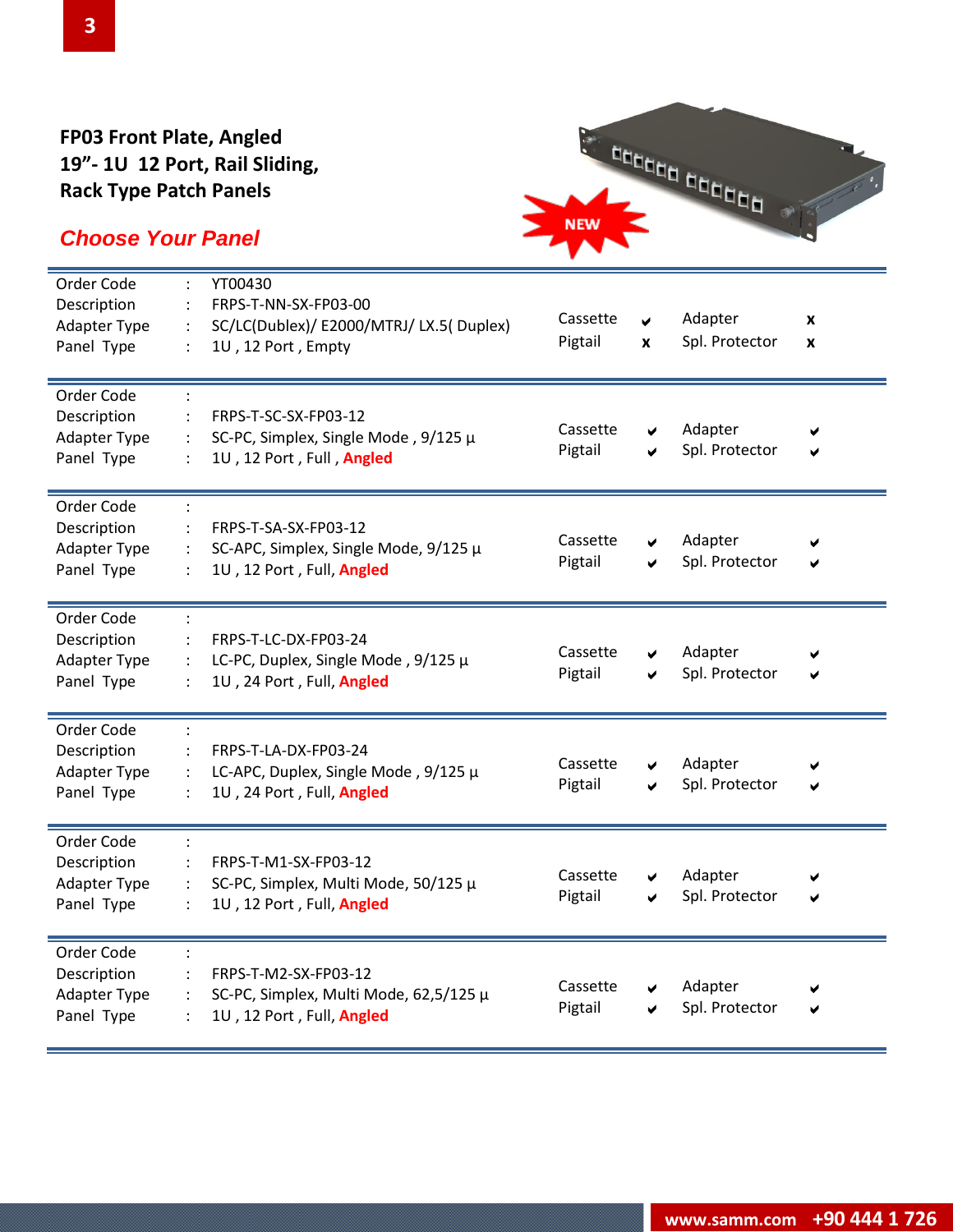| Order Code<br>Description<br>Adapter Type<br>Panel Type | FRPS-T-FC-SX-FP03-12<br>FC-PC, Simplex, Single Mode, $9/125 \mu$<br>1U, 12 Port, Full, Angled | Cassette<br>Pigtail | ✔<br>✔ | Adapter<br>Spl. Protector | ✔<br>✔ |
|---------------------------------------------------------|-----------------------------------------------------------------------------------------------|---------------------|--------|---------------------------|--------|
| Order Code<br>Description<br>Adapter Type<br>Panel Type | FRPS-T-FA-SX-FP03-12<br>FC-APC, Simplex, Single Mode, 9/125 µ<br>1U, 12 Port, Full, Angled    | Cassette<br>Pigtail | ✔<br>✔ | Adapter<br>Spl. Protector | ✔<br>✔ |

#### **FP04 Front Plate 19"- 1U 48 Port, Rail Sliding, Rack Type Patch Panels**

# *Choose Your Panel*

| Order Code<br>Description<br>Adapter Type<br>Panel Type        | YT00431<br>÷<br>FRPS-T-NN-DX-FP04-00<br><b>SC Dublex</b><br>$\ddot{\phantom{a}}$<br>1U, 48 Port, Empty<br>÷    | Cassette<br>Adapter<br>V<br>Pigtail<br>Spl. Protector<br>X                     | $\boldsymbol{x}$<br>$\boldsymbol{x}$ |
|----------------------------------------------------------------|----------------------------------------------------------------------------------------------------------------|--------------------------------------------------------------------------------|--------------------------------------|
| Order Code<br>Description<br>Adapter Type<br>Panel Type        | FRPS-T-SC-DX-FP04-48<br>SC-PC, Dublex, Single Mode, 9/125 µ<br>1U, 48 Port, Full                               | Cassette<br>Adapter<br>✔<br>Spl. Protector<br>Pigtail<br>v                     | ✔                                    |
| Order Code<br>Description<br>Adapter Type<br>Panel Type        | FRPS-T-SA-DX-FP04-48<br>SC-APC, Dublex, Single Mode, 9/125 µ<br>$\ddot{\phantom{0}}$<br>1U, 48 Port, Full<br>÷ | Cassette<br>Adapter<br>✔<br>Spl. Protector<br>Pigtail<br>✔                     | ✔                                    |
| Order Code<br>Description<br><b>Adapter Type</b><br>Panel Type | FRPS-T-M1-DX-FP04-48<br>SC-PC, Dublex, Multi Mode, 50/125 µ<br>÷<br>1U, 48 Port, Full                          | Cassette<br>Adapter<br>✔<br>Pigtail<br>Spl. Protector<br>✔                     | ✔                                    |
| Order Code<br>Description<br>Adapter Type<br>Panel Type        | FRPS-T-M2-DX-FP04-48<br>SC-PC, Dublex, Multi Mode, 62,5/125 µ<br>1U, 48 Port, Full                             | Cassette<br>Adapter<br>V<br>Spl. Protector<br>Pigtail<br>$\blacktriangleright$ | ✔                                    |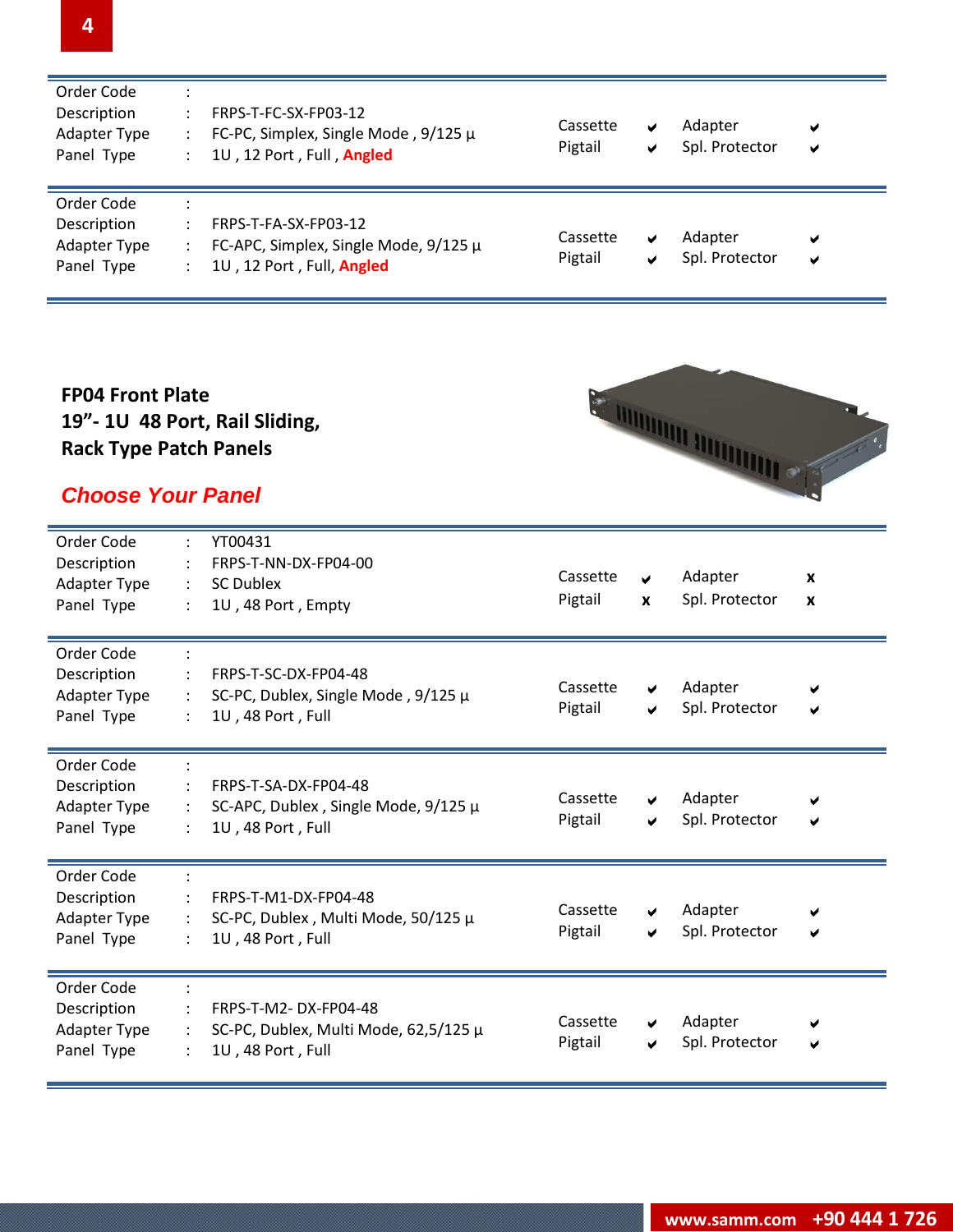#### **FP05 Front Plate, Angled 19"- 1U 24 Port, Rail Sliding, Rack Type Patch Panels**

# NEW COLORED DELLE DE NEW |

| Order Code<br>Description<br>Adapter Type<br>Panel Type        | YT00432<br>FRPS-T-NN-DX-FP05-00<br><b>SC Dublex</b><br>$\ddot{\cdot}$<br>1U, 24 Port, Empty<br>$\ddot{\cdot}$ | Cassette<br>Pigtail | V<br>X | Adapter<br>Spl. Protector | $\pmb{\mathsf{x}}$<br>X |
|----------------------------------------------------------------|---------------------------------------------------------------------------------------------------------------|---------------------|--------|---------------------------|-------------------------|
| Order Code<br>Description<br><b>Adapter Type</b><br>Panel Type | FRPS-T-SC-DX-FP05-24<br>SC-PC, Dublex, Single Mode, 9/125 µ<br>1U, 24 Port, Full, Angled                      | Cassette<br>Pigtail | ✔<br>✔ | Adapter<br>Spl. Protector |                         |
| Order Code<br>Description<br><b>Adapter Type</b><br>Panel Type | FRPS-T-SA-DX-FP05-24<br>SC-APC, Dublex, Single Mode, 9/125 µ<br>1U, 24 Port, Full, Angled                     | Cassette<br>Pigtail | ✔<br>✔ | Adapter<br>Spl. Protector |                         |
| Order Code<br>Description<br><b>Adapter Type</b><br>Panel Type | FRPS-T-M1-DX-FP05-24<br>SC-PC, Dublex, Multi Mode, 50/125 µ<br>1U, 24 Port, Full, Angled<br>$\ddot{\cdot}$    | Cassette<br>Pigtail | ✔<br>✔ | Adapter<br>Spl. Protector | Ø                       |
| Order Code<br>Description<br><b>Adapter Type</b><br>Panel Type | FRPS-T-M2-DX-FP05-24<br>SC-PC, Dublex, Multi Mode, 62,5/125 µ<br>1U, 24 Port, Full, Angled<br>$\ddot{\cdot}$  | Cassette<br>Pigtail | ✔<br>✔ | Adapter<br>Spl. Protector |                         |
| Order Code<br>Description<br><b>Adapter Type</b><br>Panel Type | FRPS-T-FC-DX-FP05-24<br>FC-PC, Simplex, Single Mode, 9/125 µ<br>1U, 24 Port, Full, Angled                     | Cassette<br>Pigtail | ✔<br>✔ | Adapter<br>Spl. Protector | ✔                       |
| Order Code<br>Description<br><b>Adapter Type</b><br>Panel Type | FRPS-T-FA-DX-FP05-24<br>FC-APC, Simplex, Single Mode, 9/125 µ<br>1U, 24 Port, Full, Angled                    | Cassette<br>Pigtail | ✔      | Adapter<br>Spl. Protector | ✔                       |